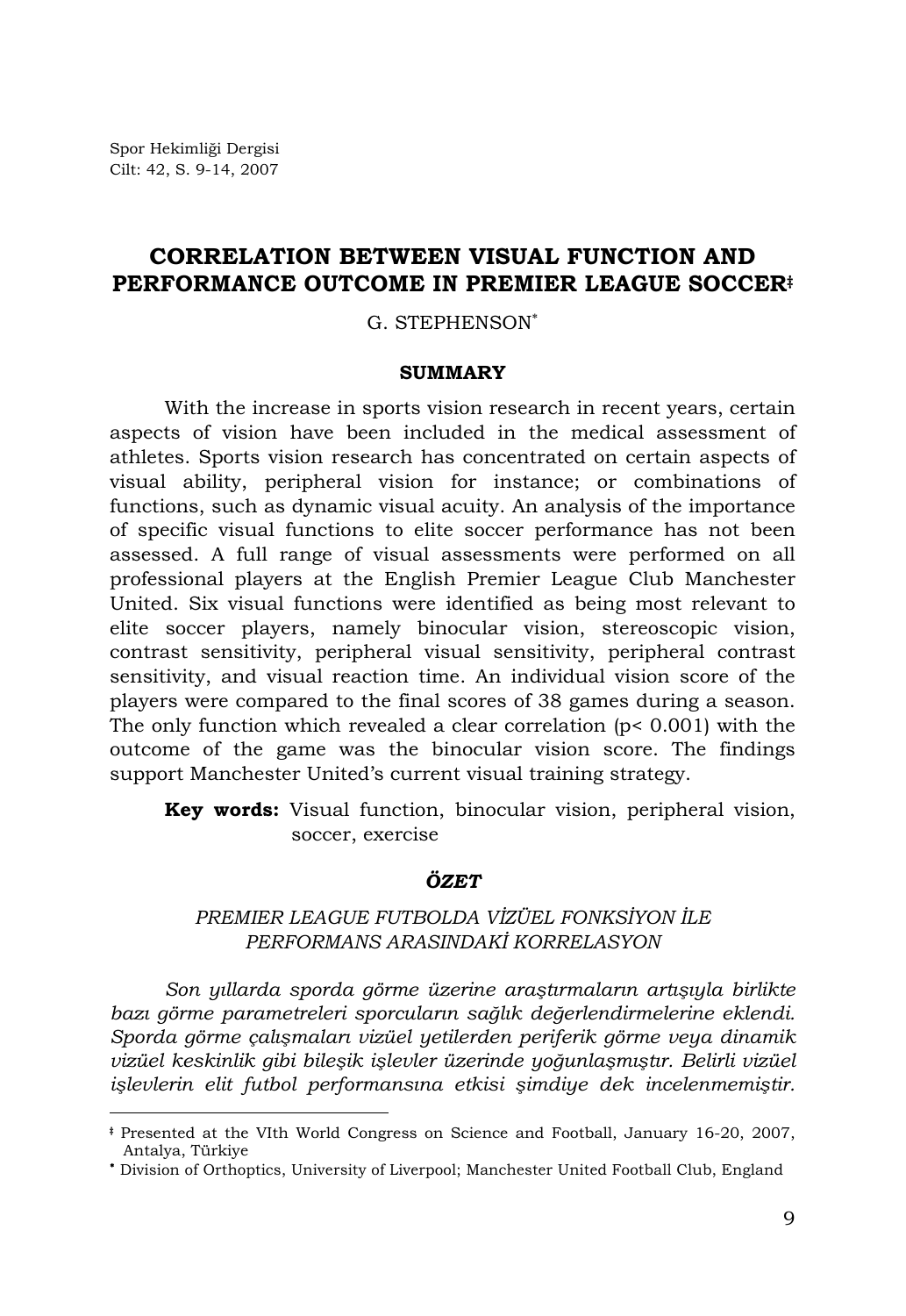*İngiliz Premier Lig Kulübü Manchester United'da tüm profesyonel oyuncuların vizüel değerlendirmeleri yapılmaktadır. Futbola ilişkin en anlamlı parametreler binoküler görme, stereoskopik görme, kontrast duyarlılık, periferik vizüel duyarlılık, periferik kontrast duyarlılık ve vizüel reaksiyon zamanı olarak öne çıkmaktadır. Burada bir sezondaki 38 maç boyunca bireysel vizüel skorlar maç skorlarıyla kıyaslanmaktadır. Maç sonucu ile en ileri düzeyde korrelasyon (p<0.001) saptanan parametre binoküler vizüel skor oldu. Bu bulgular Manchester United'ın güncel vizüel antrenman stratejisini desteklemektedir.*

*Anahtar sözcükler: Vizüel fonksiyon, binoküler görme, periferik görme, futbol, egzersiz* 

## **INTRODUCTION**

The comprehensive assessment of physiological functions is accepted as highly relevant to the selection and development of athletes in most competitive sports. A thorough assessment of visual function has been one of the exceptions to this approach, but with the increase in sports vision research in recent years, certain aspects of vision have been included in the medical assessment of athletes. Because of the wide variations both in the visual assessment methods, and in the professionals performing the assessments, comparisons between research findings have proven to be difficult. Sports vision research has concentrated on certain aspects of visual ability, peripheral vision for instance; or combinations of functions, such as dynamic visual acuity (a combination of eye movements, motion detection, binocular vision and acuity). An analysis of the importance of specific visual functions to elite soccer performance has not been assessed.

Over a nine year period, a full range of visual assessments have been performed on all professional players at the English Premier League Club Manchester United. Six visual functions were identified as being most relevant to elite soccer players (Table 1).

| Binocular vision                | Strength of binocular control                                                                          |
|---------------------------------|--------------------------------------------------------------------------------------------------------|
| Stereoscopic vision             | Depth perception                                                                                       |
| Contrast sensitivity            | The reaction of the visual system to<br>stimuli varying in shade and hue                               |
| Peripheral visual sensitivity   | The reaction of the visual system to<br>stimuli in the peripheral field                                |
| Peripheral contrast sensitivity | The reaction of the visual system to<br>stimuli in the peripheral field which vary<br>in shade and hue |
| Visual reaction time            | Response to visual stimuli                                                                             |

**Table 1.** Visual functions assessed and their significance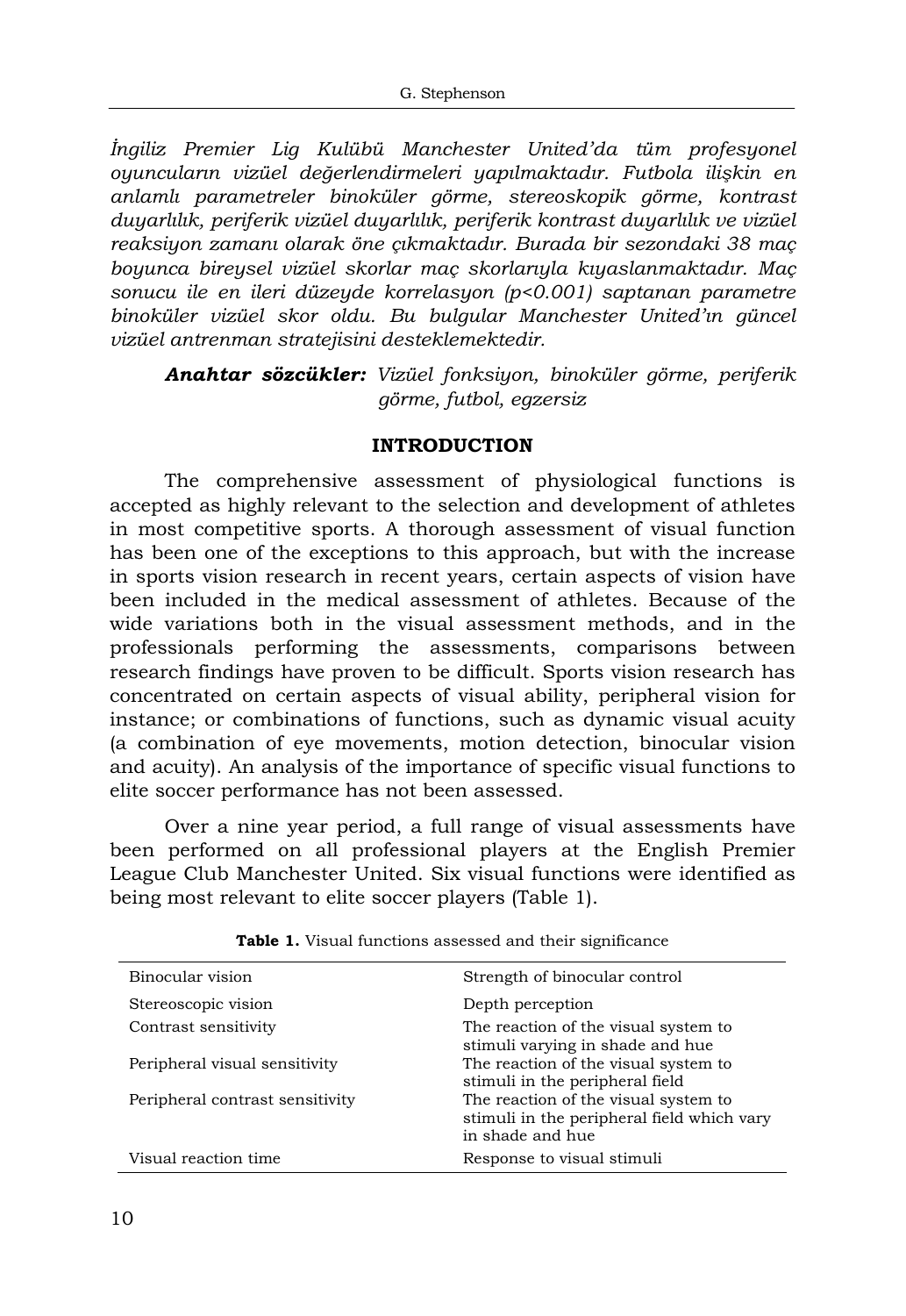Over the past six years all players have had an individual vision score awarded based on a weighted score, dependant on their ability in each of the relevant visual functions. This information forms the basis of the club's vision training strategy, which is aimed at improving the relevant visual function as necessary. The aim of this study was to assess the results during a season of 38 domestic games, evaluating the average total vision score of the players involved in each individual game and comparing it to the final result.

### **MATERIAL AND METHODS**

During the 2003-04 English Football Season, the following data was collected for each of 38 games:

- Goal difference;
- Average total vision score of the players involved for Manchester United Football Club;
- Average score for each individual visual function of the players involved for Manchester United Football Club.

The visual scores for each player (i.e., the average of the sum of the individual vision scores of all players involved) in each match were calculated. The outcome of a soccer game defined as the number of goals scored, a positive figure denoting a victory for the club and a negative number denoting a defeat.

### **RESULTS**

When analysing the results, it was acknowledged that there were several variables which were impossible to completely account for; for example, the visual ability of the opposing team which remains unknown, the ability of the opposition, and the selection of players in different positions. It can be assumed that the variation in soccer ability of the opposing teams would be compensated for over the whole season. It was also acknowledged that tactical selection by the coaching staff would be varying, for example the use of weaker players at the end of a game in which a team has a significant lead.

Using the Pearson's Correlation Coefficient, the hypothesis of a linear correlation between the outcome of a soccer game and the visual ability of the players involved was analysed.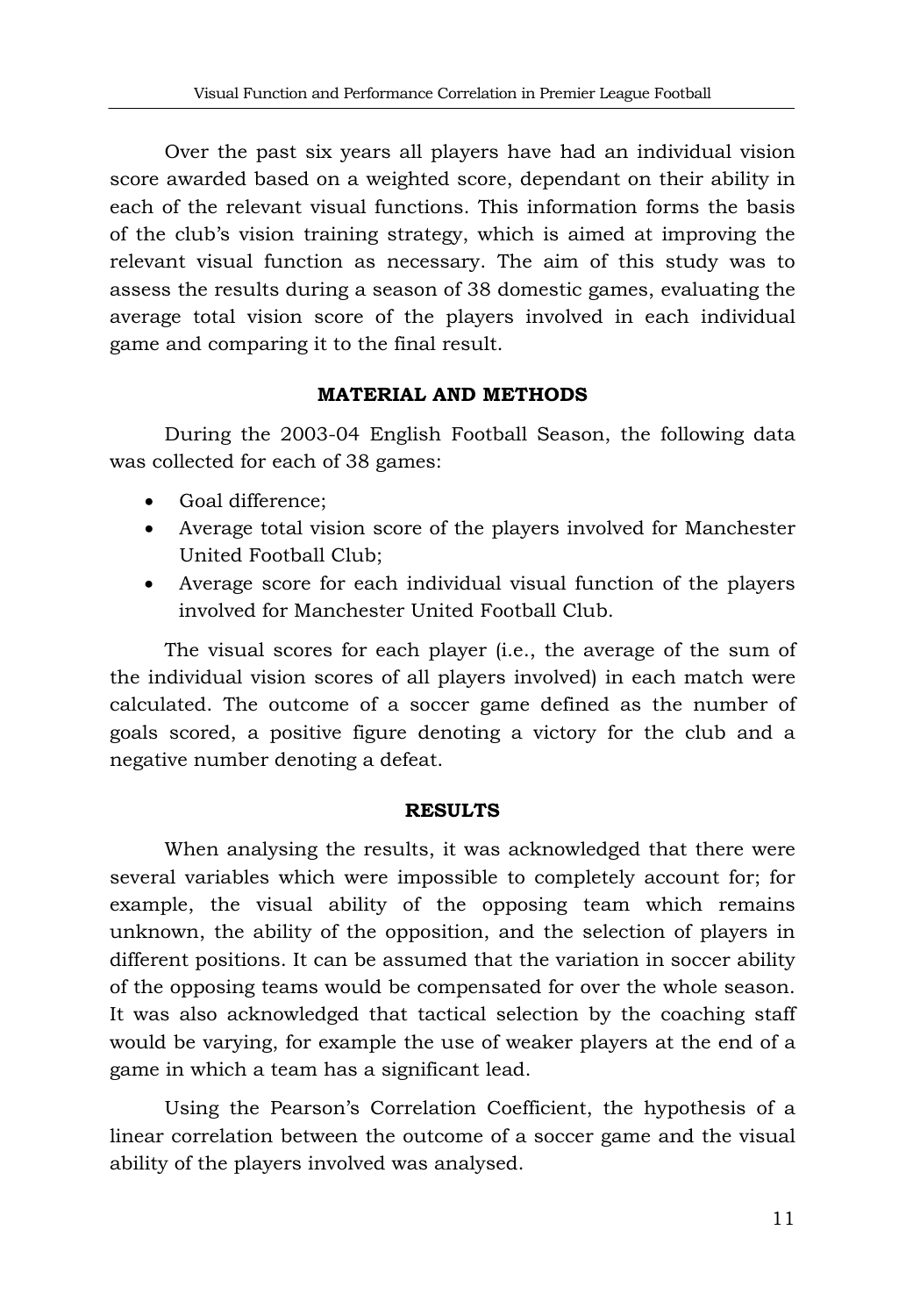A moderately significant correlation was found between the Vision Scores and the Goal Difference (p=0.04), however no linear relationship between the two variables was obtained upon regression analysis.

When the scores for the individual visual functions were considered, the only function which revealed a clear correlation with the outcome of the game was the binocular vision score. There was a significant correlation between the Binocular Scores and the Goal Difference (p=0.0001), and a positive linear relationship existed between the two variables (Fig. 1).



**Figure 1.** Goal difference versus binocular vision score  $(r^2=0.50, GD = -7.06+1.12*BVS)$ 

To investigate this correlation further; the binocular vision scores for defenders, midfield players and strikers were considered separately and analysed for a correlation with the match outcome. There was no correlation when strikers and defenders were considered, however when the binocular vision scores for the midfield players were considered, the outcome was significant (p=0.0001), and there was a positive linear relationship between the two variables (Fig. 2).

To assess the relevance of binocular vision further, the correlation between the binocular vision scores and the goals scored in the last 20 minutes were analysed. In this sample of 38 matches, the players in question scored in only 15 of the 38 games. A significant correlation (p=0.0001) existed, however there was no linear relationship between goals scored in the final 20 min and the binocular vision scores.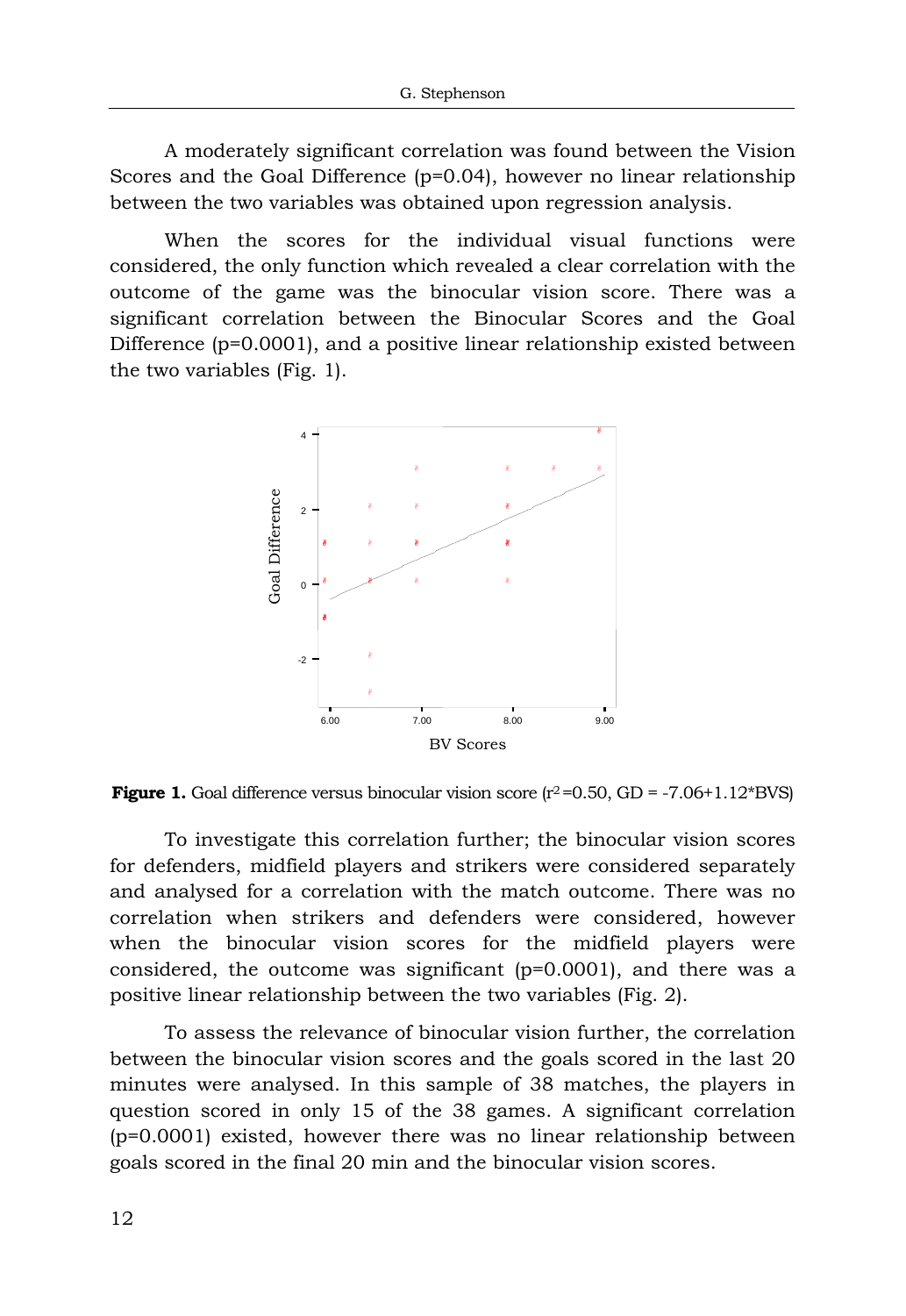

**Figure 2.** Goal difference versus binocular vision score of midfield players  $(r^2=0.59, GD = -6.91+1.08*BVS)$ 

#### **DISCUSSION**

Previous research concerning sports vision has tended to analyse combinations of visual functions, such as dynamic visual acuity. This requires the individual to consider visual functions of motion detection, smooth pursuit eye movements, binocular vision, and visual acuity. The assessment of each of these functions on an individual basis provides more relevant information, and allows for the improvement of any potential weaknesses. In previous and ongoing research, and in this study individual visual functions have been assessed using standard clinical methods.

The results obtained support the hypothesis that players' visual ability can affect the outcome of a soccer game, and it appears that the strength of binocular vision of the involved players is an important part of elite performance. In an earlier project at Manchester United by the same investigator, the pass completion rates of 10 players were recorded for the first and last 20 minutes of a series of 10 competitive matches, and the rate compared to their binocular vision scores. Players with weaker binocular vision score displayed a 20 to 70% reduction in pass completion rates.

Binocular vision is the only aspect of visual ability which fatigues. This is due to the role of the extra-ocular muscles in ensuring balance